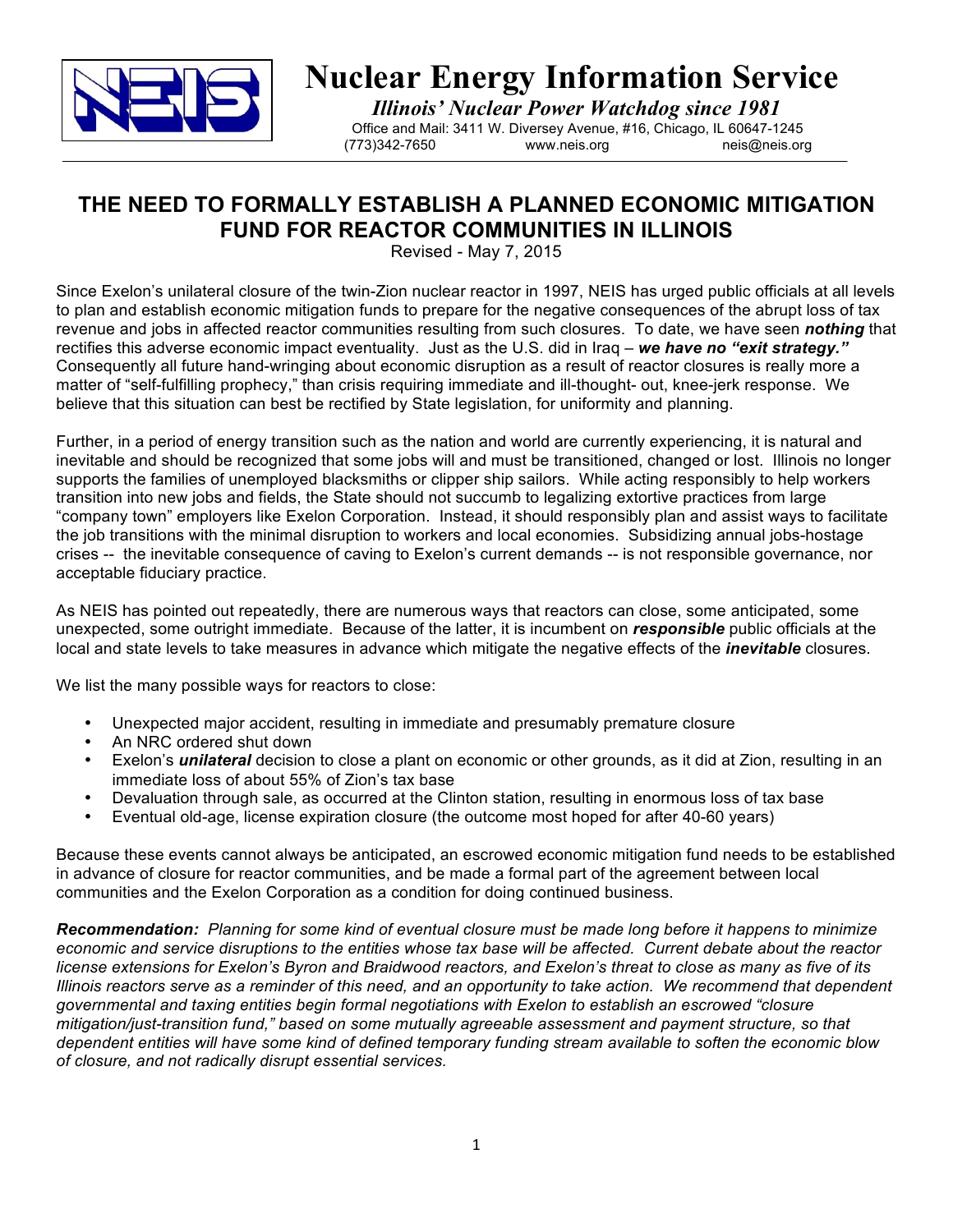# *Details:*

- **Possible Escrowed Income Sources:** could be any or all of the following, or something else either mandated by state legislation, or negotiated and mutually agreed upon between affected communities and Exelon:
	- $\circ$  A small but required, escrowed percentage of the assessed tax payment from Exelon to a community
	- o An additional annual fee Exelon must pay, beyond the tax assessment
	- o An escrowed percentage of plant profits
	- $\circ$  Nuisance or other forms of state /local taxation tied to spent-nuclear fuel storage
	- $\circ$  Amending the Federal Nuclear Waste Policy Act to allow for funds collected from customers under the law to be used for community transition.
- *Conditions for use:*
	- $\circ$  Escrowed funds made available upon permanent closure of a reactor, and reactor operating license termination by the NRC
	- $\circ$  Restricted to communities with negative impacts on local tax base, resulting in essential public service disruptions (schools, fire, police, and hospital/health facilities disruption or loss of operating funds needed to provide those services)
	- $\circ$  Jobs training and creation funding available to workers at the reactors not accepting or not offered a relocation option by Exelon
	- o Other considerations are possible, and negotiable

Such programs have already been established between the U.S. Dept. of Energy and local communities around DOE sites. In the early 90's after several federal nuclear weapons production sites were closed, Sen. John Glenn drafted legislation that established a worker and community transition and worker medical monitoring programs in the Energy Department ( Sections 3161& 3162 of the FY 1992 Defense Authorization Act). The law provided funds for worker training for site cleanup, medical follow-up of current and former workers, transfer of assets for community reuse, and payment in to local jurisdictions lieu of taxes.

An example of what NEIS suggests is found in our comments to the Nuclear Regulatory Commission on the proposed re-licensing of the Byron and Braidwood nuclear plants:

## *Comment 2: Analysis of socio-economic impacts are incomplete. No analysis of impacts of early or unexpected closure are considered or provided.*

The Exelon ER documents a significant local tax impact for the presence of the Braidwood Nuclear Station, yet only addresses the positive impacts. No mention or analysis of negative impacts resulting from abrupt, planned, or unexpected early closure of Braidwood is presented. This is a significant omission.

According to the Exelon ER Braidwood represents less than 2% of the Will County total tax base, roughly \$20 million annually for the years 2008 through 2010. However, it accounts for upwards of 78% of the Reed-Custer School District 255U's adjusted property tax levy. These are not insignificant amounts for the local communities around Braidwood, as opposed to the county as a whole. Their abrupt disappearance would wreak local economic havoc on the affected governmental and essential service entities' ability to operate; while leaving Will County as a whole largely unaffected.

The ER either fails to recognize or mention at all some of the possible events that could result in such a situation:

- Unexpected major accident, resulting in immediate and presumably premature closure
- NRC ordered shut down
- Exelon's unilateral decision to close the plant on economic or other grounds, as it did at Zion, resulting in an immediate loss of about 55% of Zion's tax base
- Devaluation through sale, as occurred at the Clinton station, resulting in enormous loss of tax base
- Eventual old-age, license expiration closure (the outcome most hoped for)